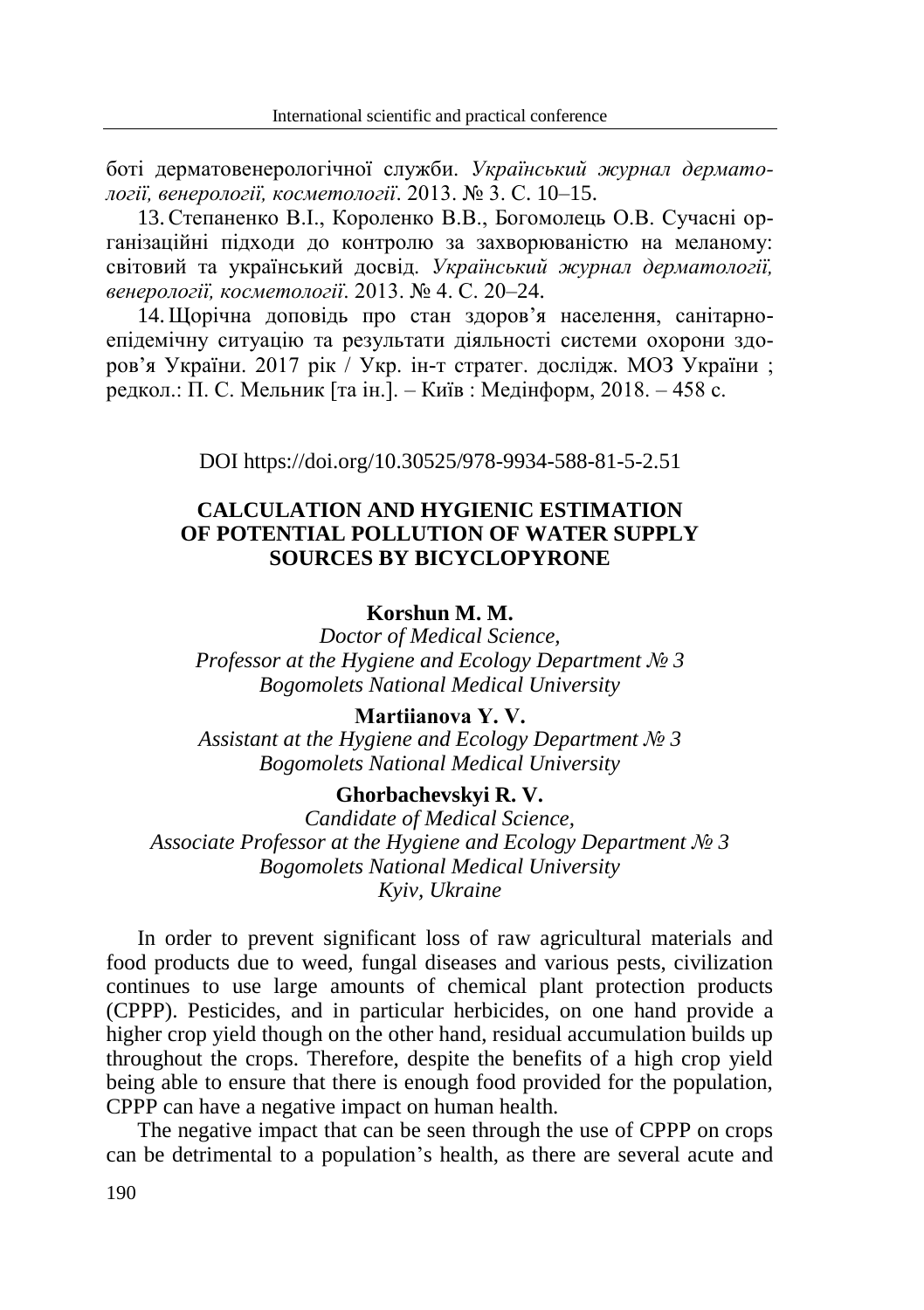chronic diseases that can have long-term consequences on the consumer; including carcinogenesis and reproductive dysfunction. It is also possible that the toxicity of said CPPPs can also migrate to our water supplies, so toxicological and hygienic assessments of new pesticides is crucial in ensuring that both the centralized and decentralized water supplies are not contaminated.

The aim of our study is to forecast and assess the potential contamination of both surface and groundwater sources due to the use of the herbicide bicyclopyrone, based on data accumulated from its physicochemical attributes.

The stability of bicyclopyrone has been studied in different types of soils: loam, sandy-clay loam, clay loam, silty loam, silty clay loam, silty clay, loamy sand [1, p. 48, 50]. The half-life periods  $(DT_{50})$  of the substance fluctuated in a wide range depending on soil and climatic conditions: in laboratory experiments – 19.8–434 days, in field experiments – 1.7–36 days [2, p. 29]. According to «Hygienic classification of pesticides and agrochemicals» State Standards 8.8.1.002-98 [3, p. 249–266] according to stability in soil in laboratory conditions bicyclopyrone can be appertain to both to moderately stable (III class), and to highly stable (I class) pesticides; in fields – both to unstable (IV class) and to stable (II class) pesticides. According to the international classification IUPAC, bicyclopyrone is also classified from unstable (III class) to highly stable (I class) in the laboratory and moderately stable (II class) in the field.

Method of M.M. Melnikov [4, p. 72–74] was used to assess the potential risk of bicyclopyrone on terrestrial biocenosis and calculated its ecotoxicological hazard (ecotox) taking into account the maximum rate of consumption (0.15 kg/ha). The ecotox ranged from  $7.28 \times 10^{-6}$  to  $1.54 \times 10^{-4}$ ; was lower than ecotox sim-triazines herbicides [5, p. 67], and comparable to the ecotox of modern imidazolinones [6, p. 375], oxazole [7, p. 63] and sulfonylureas [8, p. 60] herbicides.

Evaluating the mobility of bicyclopyrone in the soil by sorption, in terms of organic carbon ( $K_{\alpha c}$  6–500 ml/g, [2, p. 30]), it was found that in the vast majority of tested soils the substance can be classified as class I (very mobile), while in some soils – even up to IV class (little mobile) according to the international classification SSLRC (Soil Survey and Land Research Center) [9, p. 18].

The danger of bicyclopyrone migration into water sources was assessed by leaching potential index GUS and index LEACH, which we calculated based on DT<sub>50</sub>, K<sub>oc</sub> and solubility in water [1, p. 26; 2, p. 29–30], according to the formulas given in [10, p. 339–357; 11, p. 69–78]. The ability to remove bicyclopyrone from the soil to groundwater according to GUS  $(0.3 - 8.5)$  is estimated from very low (V class) to very high (I class). The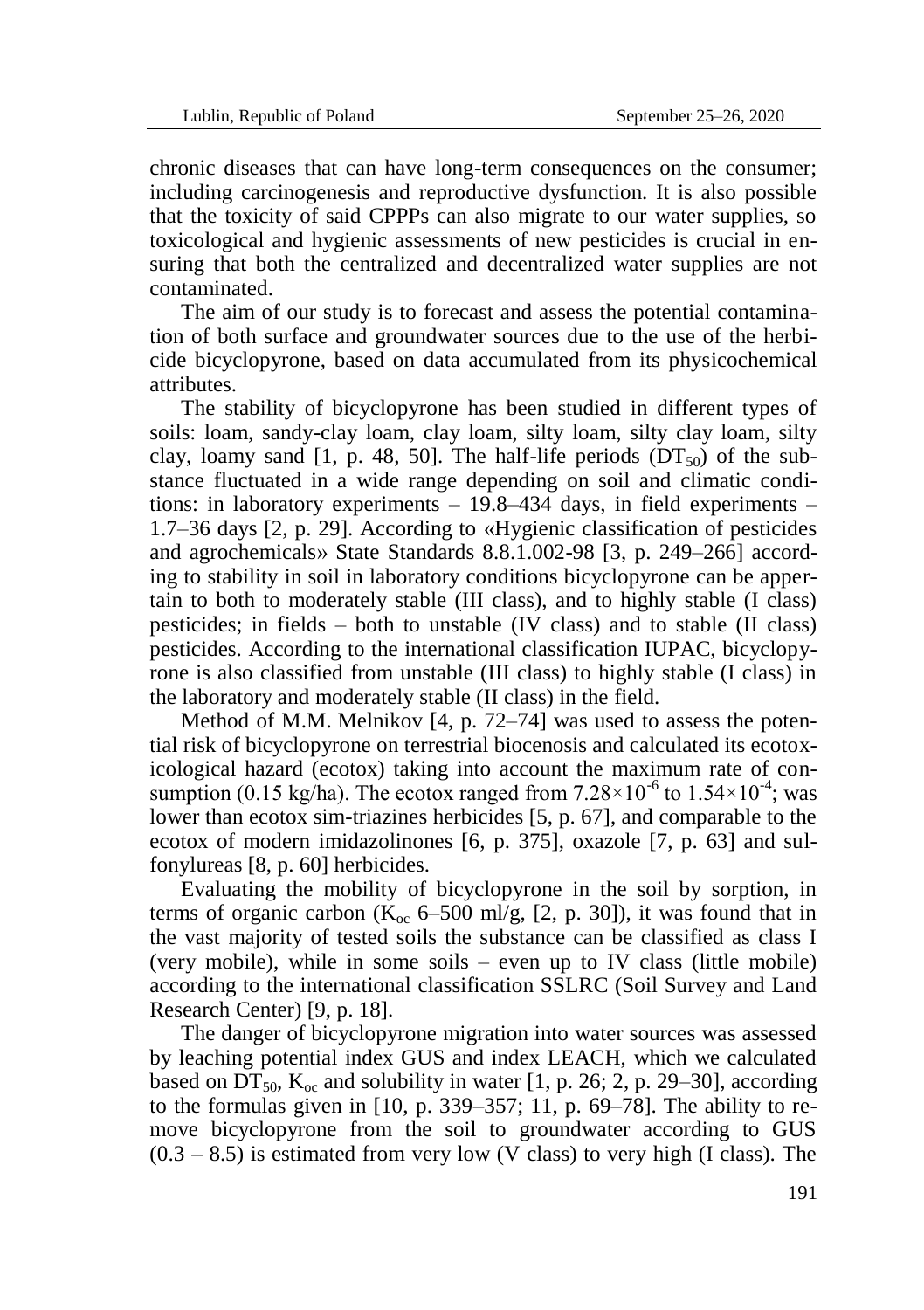risk of potential contamination of groundwater and river water according to the LEACH index (404.6–714000) is considered to be high (I class).

To predict groundwater pollution by bicyclopyrone, the calculation of integrated vectors of hazard according to R was performed according to the method by S.G. Sergeev et al. [12, p. 76–79.]. The method involves an integrated assessment of 3 criteria: migration capacity – GUS, toxicity and cumulative – zone of biological effect  $(Z_{\text{boilef}};$  calculated based on the average lethal dose  $LD_{50}$  5000 mg/kg and the verge of chronic effect  $Lim<sub>ch</sub>$  0.28-0.35 mg/kg [2, p. 7.]) and stability in water – half-life  $\tau_{50}$  [2, p. 29]. Depending on soil and climatic conditions, the level of risk of bicyclopyrone groundwater pollution varies from high to very high (R from 115.7 to 173.2).

To predict the risk of bicyclopyrone to human life and health, integral groundwater contamination hazard index (IGCHI) was determined based on LEACH,  $\tau_{50}$  in water and the meaning of the acceptable daily intake for humans (ADI) according to [13]. It has been established that this herbicide is potentially extremely dangerous (class 1A) for the health of the population if it reaches groundwater and surface water sources.

To first get a combined risk estimation of the destructive effects on the human body by bicyclopyrone, when it reaches water, it was necessary to calculate the SCI-GROW (Screening Concentration In Ground Water) using the computer program from EPA official Website [15]. The calculation was performed taking into account the maximum rate of consumption (0.15 kg/ha),  $K_{\text{oc}}$  and DT<sub>50</sub> in soil. SCI-GROW ranges from 6.41×10<sup>-4</sup>-2.52 μg/l. It has been established that the risk of destructive effects of (R) bicyclopyrone when it reaches water ranges from  $8.3 \times 10^{-5}$  to  $3.2 \times 10^{-1}$ , which is less than 1, ie the risk of destructive effects on human health is acceptable.

In conclusion, after examination the herbicide bicyclopyrone due to low sorption capacity, high solubility and stability in water and soil under certain soil and climatic conditions is characterized by a high probability of contamination of surface and groundwater, which threatens to adversely affect the human body in case of pollution of water sources. The final assessment of the risk to human health due to the use of bicyclopyrone in agriculture will be conducted after studies of its behavior in the system «soil – adjacent environments» have occurred, under the soil and climatic conditions of Ukraine.

#### **References:**

1. Malhat F. M. BICYCLOPYRONE(295). *Central Agricultural pesticides Laboratory. Giza, Egypt.* 2017. P. 26-50. URL: http://www.fao.org/ fileadmin/templates/agphome/documents/Pests\_Pesticides/JMPR/ Evaluation2017/BICYCLOPYRONE\_\_295\_.pdf (Last accessed: 15.09.2020)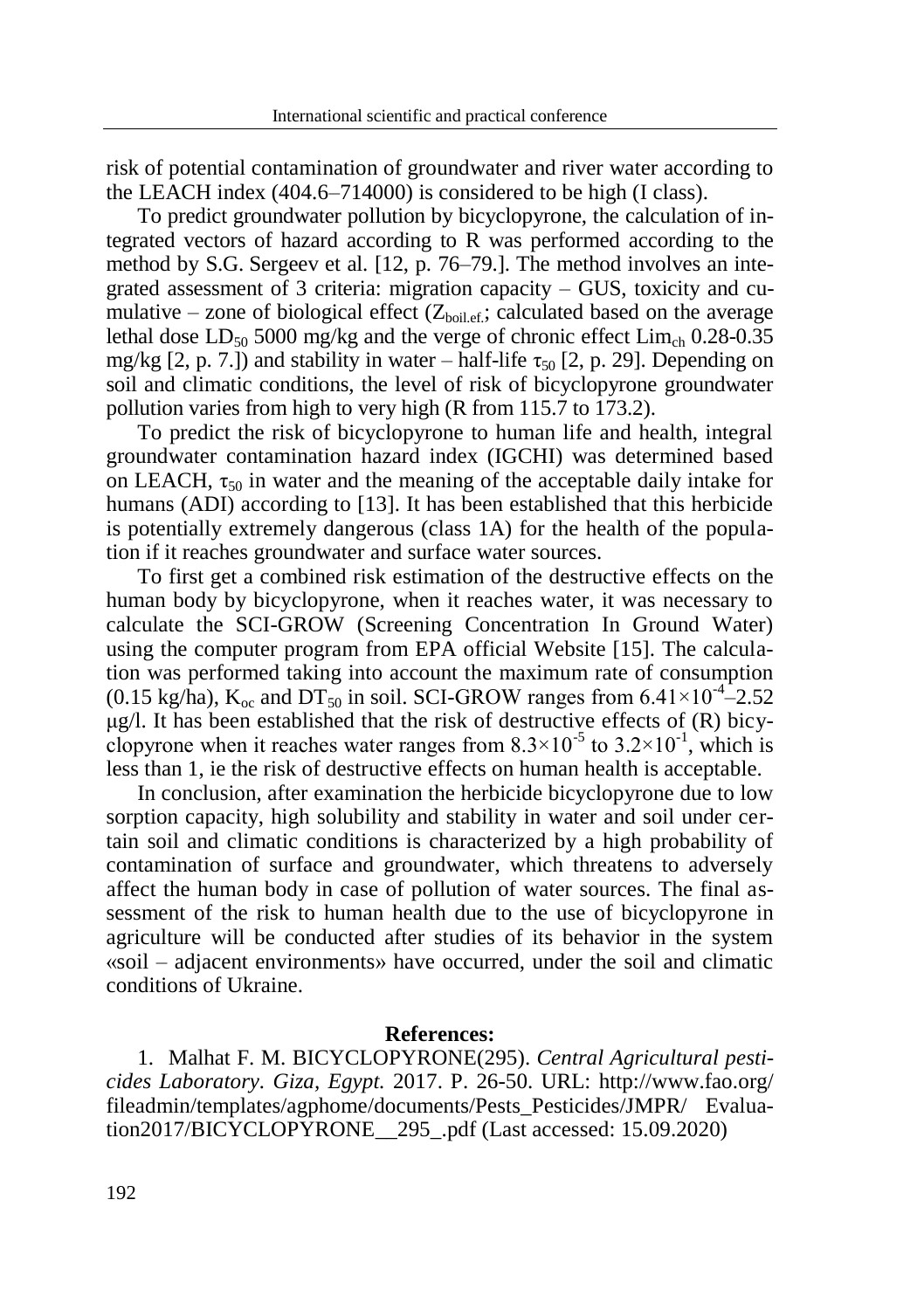2. Public release summary on the evaluation of the new active bicyclopyrone in the product Talinor Herbicide. Product Number [P82256]. Australian Pesticides and Veterinary Medicines Authority. 2017. P. 2–30. URL: https://apvma.gov.au/ sites/default/files/publication/26736-prsbicyclopyrone-talinor-herbicide.pdf (Last accessed: 15.09.2020)

3. Pestytsydy. Klasyfikatsiia za stupenem nebezpechnosti: DSanPiN 8.8.1.002-98 (Est. 28.08.98) / Zb. Vazhlyvykh ofitsiinykh materialiv z sanitarnykh i protyepidemichnykh pytan // Kyiv, 2000. Vol. 9, Ch. 1. P. 249–266 [in Ukrainian].

4. Melnikov N.N. K voprosu o zagryaznenii pochvy khlororganicheskimi soedineniіami. *Agrokhimiia.* 1996. № 10. S. 72–74.

5. Melnikov N.N. Sravnitelnaia opasnost zahrazneniia pochvy gherbitsydamy – proizvodnymi simm-triazinov i nekotorykh druhikh shestichlennykh gheterotsiklicheskikh soedinenii / N.N. Melnikov, S.R. Belan // *Agrokhimiia*. 1997. № 2. S. 67.

6. Ghihiienichna otsinka ekotoksykolohichnykh ryzykiv zastosuvannia imidazolinovykh gherbitsydiv / R.V. Ghorbachevskyi, M.M. Korshun // *Zbirnyk naykovykh prats spivrobitnykiv NMAPO imeni P.L. Shupyka.* Vypusk 21. Knyha 3. Kyiv, 2012. S. 373–377.

7. Ekoloho-hihiienichna otsinka zastosuvannia herbitsydiv – inhibitoriv atsetolaktatsyntetazy ta 4-ghidroksyfenilpiruvatdioksyhenazy u silskomu ghospodarstvi / A.M. Antonenko, M.M. Korshun, V.H. Bardov, O.M. Korshun // *Dovkillia ta zdorovia.* 2012. № 3. S. 59–65.

8. Porivnialna toksykoloho-hihienichna otsinka sulfonilsechovynnykh gherbizydiv z tryazynovymheterotsyklom (ohliad literatury ta rezultativ vlasnykh doslidzhen) / Korshun M.M. [ta in.] // *Dovkillia ta zdorovia.* 2010. № 4 (55). S. 54–63.

9. Agricultural Substances Databases Agriculture & Environment Research Unit. University of Hertfordshire : electron resource. URL: http://sitem.herts.ac.uk/ aeru/iupac/docs/Background\_and\_Support.pdf.

10. Gustafson D.I. Groundwater ubiquity score: a simple method for assessing pesticide leachability // *Environmental Toxicology and Chemistry*. 1989. № 8. Р. 339–357.

11.Claudia A. Spadotto Screening method for assessing pesticide leaching potential // *Pesticidas: R. Ecotoxicol. – Curitiba*. 2002. Vol. 12, Р. 69–78.

12.Indikatornye kriterii I prohnoz opasnosti zagryazneniia podzemnykh vod gerbitsidami na osnove efirov kislot / Sergeev S.G. [i dr.] // Sovremennye problemy toksikolohii. 2010. № 2–3. S. 76–79.

13. Pat. 105428 Ukraina, MPKA61V 10/00. Sposib prohnozuvannia nehatyvnoho vplyvu na zdorovia naselennia pestytsydiv pry yikh potraplianni v orhanizm z vodoiu / A.M. Antonenko , O.P. Vavrinevych,